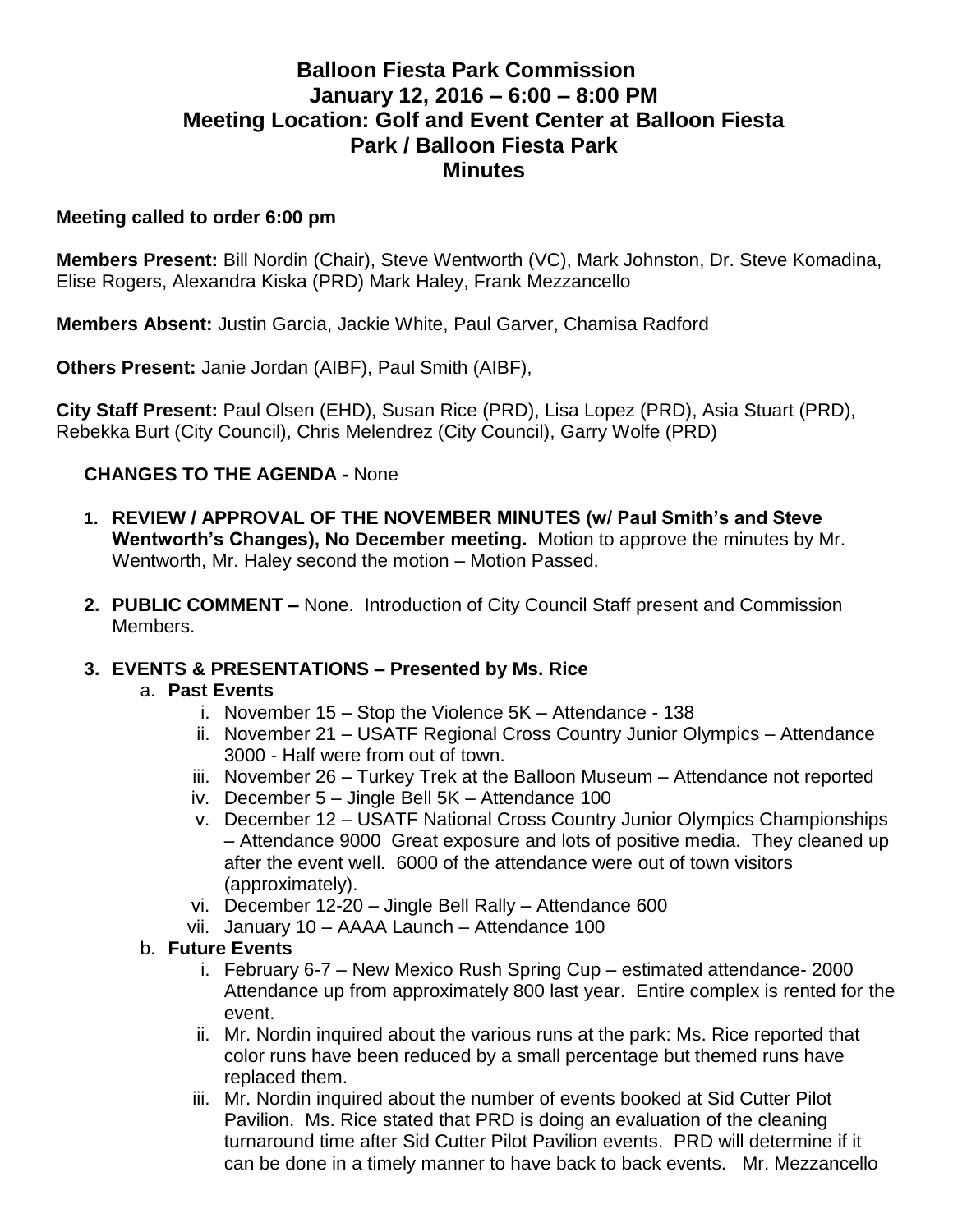inquired if the event center has had a reduction of events now that Sid Cutter Pilot Pavilion is available. Ms. Rice responded, No, both facilities are being booked. Mr. Mezzancello then inquired if the staff can be increased to assist the increased need. Ms. Kiska and Ms. Rice responded - If a substantial need is shown over a 2 year period we can attempt to get more staff.

- iv. Mr. Nordin inquired if there is any other issues with Sid Cutter Pilot Pavilion that need to be reported. Ms. Rice reported – The Microphones need to be addressed. Overhead doors need to be secured to avoid leaks. The sound system works well. Floor staining issues are being addressed but have been kept under control. Mr. Nordin complimented the storage buildings next to Sid Cutter Pilot Pavilion on the overall appearance. Ms. Rice added that all events that last until 7pm or later are now required to hire licensed security.
- v. Mr. Wentworth questioned the use and functionality of the security cameras at the facilities. Ms. Rice states that they are used as a basis for charging the security deposits. Ms. Kiska added that they are very high quality cameras. Wentworth asked if the camera feeds were monitored and recorded.
- c. **Events for Discussion** Ms. Rice reported.
	- i. April 15-24 Carnival and Music Festival References have been checked and have been positive. This is conceptual idea at this point. Do we want to have carnival and music festivals at the park?
		- 1. Rides will be on vendor's row.
		- 2. Foot traffic listening to music will be on the grass.
		- 3. Mr. Nordin suggested that damage deposit be increased for carnival type events due to damage to the pavement. Regular inspections are also suggested. Ms. Rogers and Mr. Wentworth agreed with the increased deposit suggestion.
		- 4. Dr. Komadina inquired if the specific event will be brought back to the Commission next month. Ms. Rice stated she is looking for advice from the Commission at this point.
		- 5. Mr. Mezzancello motion to approve, Mr. Komadina seconds the motion Motion Passed.
	- ii. May 28-30 Wine Festival Blue River Production is contracted to manage it in 2016 – No changes except Blue River Productions. Dean Strober will be overseeing for 2016.
	- iii. August 1 Vans Warp Tour Concert This will be a large event. Stage at the North end of the park. Event will follow the same rules as Freedom  $4^{\text{th}}$ . Expected attendance 10,000 and no fireworks. Multiple musical performances.
		- 1. Mr. Mezzancello motion to approve, Ms. Rogers second the motion Motion passed with one objection from Mr. Wentworth. Mr. Wentworth would like a presentation prior to approval.
		- 2. Paragliders at BFP Why are they not allowed here? Ms. Zuchlag said that they were banned by the Commission. Mr. Wentworth states that they were allowed in the past, but within set parameters. Those parameters were not adhered to by many of the participants of that time.
		- 3. Mr. Wentworth suggested that they not be allowed due to gasoline damage and noise complaints. Ms. Rogers states that she also recalls noise complaints.
		- 4. Ms. Rice has 3 pilots that want to use the park. Thus far Ms. Rice has not allowed them to use the park for paragliders activity.
		- 5. Ms. Rice inquired to locate past information on the parameters given at that time. Mr. Wentworth will make an attempt to locate old documents.
		- 6. FAA site needs to be checked for any new guidelines.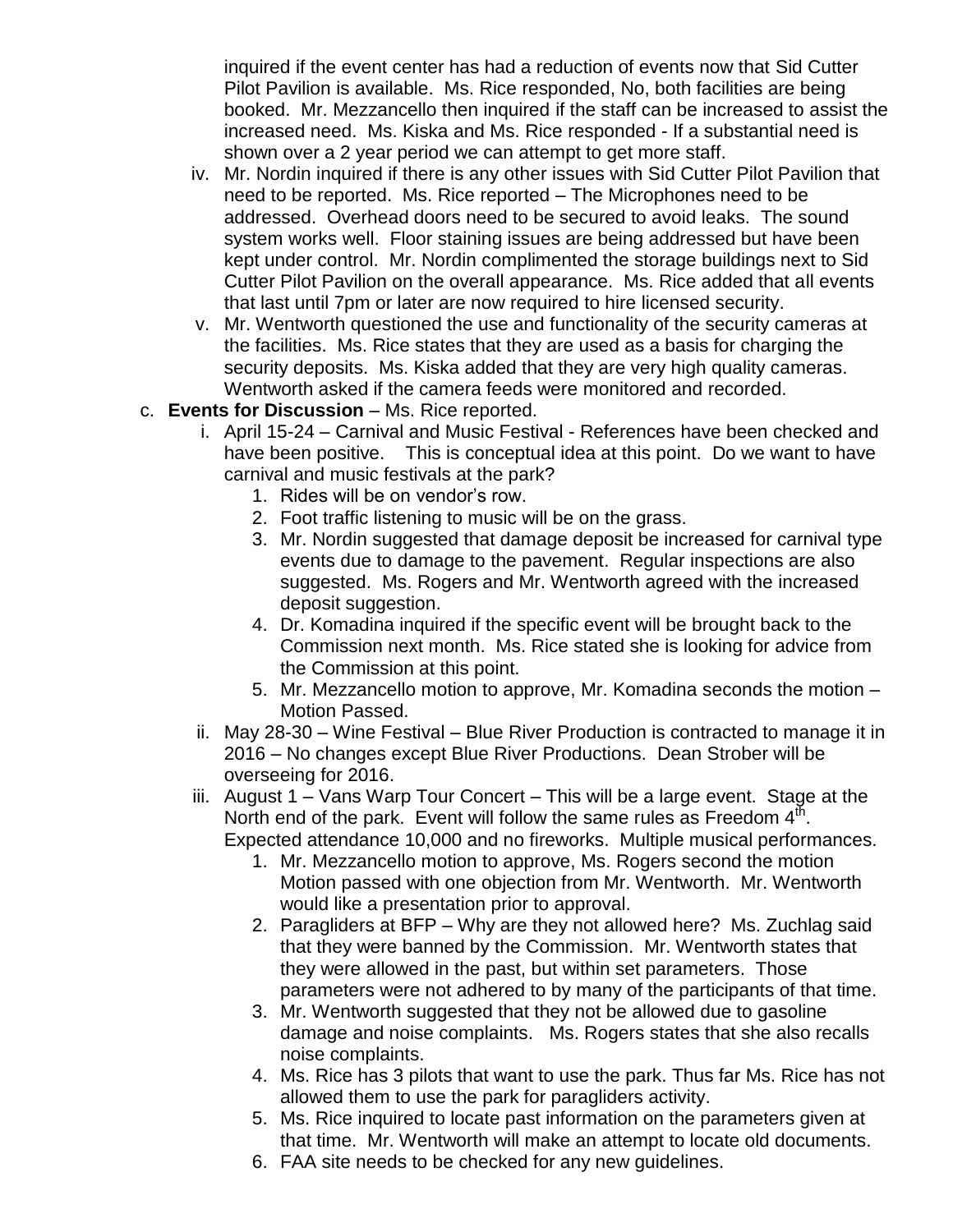- iv. One rental price for BFP facilities- Profit vs no profit organizations. Mr. Nordin suggested that we bring pricing structure of all areas to the committee for review.
	- 1. Legal Department has concerns that we have the tiered pricing. Mr. Wentworth would like to have Legal provide a more detailed reasoning.
	- 2. Mr. Johnston also suggested that the pricing structures be revisited. With comments and advisement from legal.
	- 3. Dr. Komadina stated that as a public facility it should not be an inexpensive place to do business if the event is a for profit event vs a true not for profit event.
	- 4. Next month's agenda item.
- **4. Update on the O-15-2 amending the Balloon Fiesta Park Ordinance -** Rebekka Burt (City Council), Chris Melendrez (City Council) are present to listen to and report back to the City Council on suggested changes and notes on the proposed ordinance change.
	- a. Council has deferred the ordinance so that the Commission can discuss the item. Summary of the changes are:
		- i. 13 members but only 11 are voting. Staff liaisons are to listen and address items.
		- ii. Term limits
		- iii. Language amendment with duties and powers.
	- b. Councilor Jones is sponsoring the amendment.
	- c. Discussion to Council representatives from the Commission. Q&A
		- i. Ms. Rogers wants to know what triggered the change. Councilor Jones asked the ordinance be reviewed.
		- ii. Mr. Mezzancello wants to know why the City Council didn't advise the Commission of the change. Councilor Winter notified the Alameda North Valley Association and the Wildflower Neighborhood Association. That notification was then forwarded to the Commission. With the proposed changes the Commission will be even more watered down.
	- d. Discussion to Council representatives from the Commission Comments and Statements.
		- i. Mr. Wentworth discussed a few of the last set of changes that took place when the Council passed the last ordinance. Included – Staff participation, at large positions and what positions go directly to Council and what positions is Mayor approved. Currently they all are going through the Mayor's office and being held up in the boards and commission office – not following the ordinance criteria.
		- ii. Mr. Wentworth disagreed with term limits because institutional knowledge is needed. The various organizations should be able to appoint the person they feel most comfortable with and reaffirm as the organization feels needed.
		- iii. Dr. Komadina stated that projects are very slow moving so longevity is needed to keep projects moving within the park. Various projects have taken up to 7 years to complete. Term limits would slow the progress even more.
		- iv. Mr. Nordin demonstrated that historical knowledge has been demonstrated within this current meeting as an example of why term limits are not a good idea for the BFP Commission.
		- v. Ms. Rogers only objects to the term limits of the proposal and is in support of the other proposed changes. Ms. Rogers also stated that willingness to serve on the Commission is a challenge so positions are hard to fill with alternate representatives of the various categories.
		- vi. Ms. Burt questioned how the institutional knowledge and eventual turnover of Commission members take place if the knowledge is never passes on to new members. – Examples were given that new members such as public safety-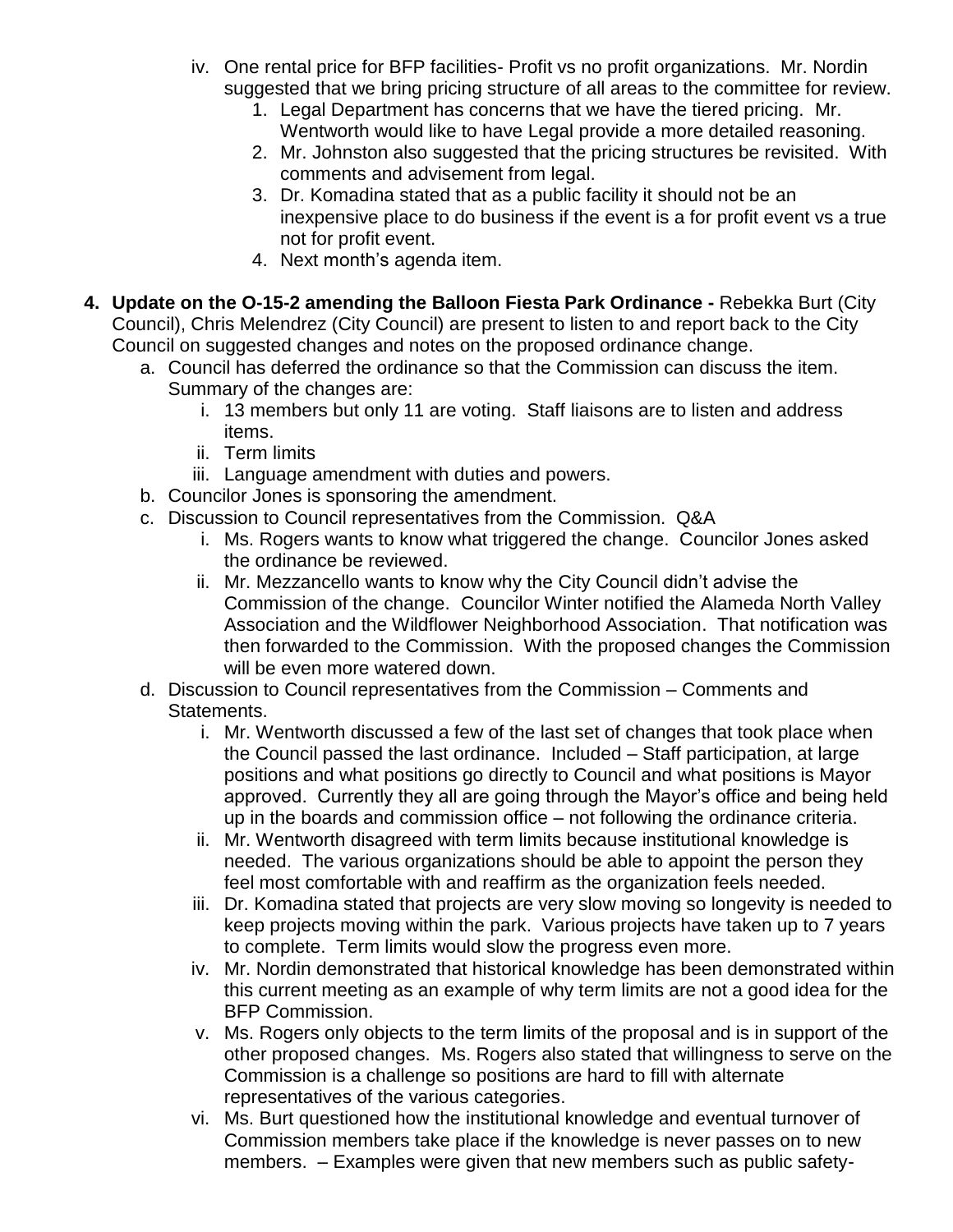Jackie White, Wildflower-Vacant, Museum and Sandia Pueblo members are all new.

- vii. Mr. Nordin questioned the Museum representative is also a City Employee. Should that be a staff non-voting member or should a foundation member.
- viii. Mr. Johnston and Mr. Wentworth suggested that the positions be changed to: One at large and one member of the aeronautics representative to better serve the needs of the park.
- ix. Mr. Johnston disagreed with the proposed wording "advice" and recommends maintaining the term: oversight board. An oversight board will be taken seriously. Mr. Mezzancello and Mr. Wentworth all concur with Mr. Johnston.
- x. Mr. Wentworth questioned the word "terminate" vs "serve until they are replaced". The language conflicts with the Boards and Commission Ordinance; legal staff attending the meeting agreed. 4 Commission Meetings were lost due to the City staff misinterpretation of the Boards and Commission Ordinance.
- xi. Ordinance has been deferred to February 1, 2016.
- **5. Zone Change Proposal to build a 40 lot gated residential area by the Balloon Museum to be heard at the EPC Meeting on January 14, at 8:30 am. - 40 home subdivision.** 
	- a. Mark Haley is involved with the project and is indifferent to the project.
	- b. Disclosure and acknowledgement of potential home owners to advise where they are moving and what it entail's.
	- c. PRD is against it and is asking it not be approved. The masterplan reflects the need to have it stay commercial.
	- d. Mr. Nordin requested to know how the Commission feels about the issue. Steve Wentworth stated- spot zoning is a valid concern, expectation of a pedestrian access point can be denied. Year round usage is a concern not just during Balloon Fiesta.
	- e. Mr. Wentworth as his neighborhoods' representative he feels that additional stakeholders monitoring the park will give validity to the concerns already expressed.
	- f. Dr. Komadina commented that the City or the State of NM should take ownership of the property vs residential area. A fair market value should be offered to the owner of the property.
	- g. Mr. Smith AIBF has no position on the matter.
	- h. Mr. Wentworth stated that a message be sent to the EPC that it would be in the best interest of the park for the City of Albuquerque go purchase the property.
	- i. Dr. Komadina motioned that the official position of the Balloon Fiesta Commission as a whole is that we recommend that the City of Albuquerque purchase the property. Additionally, the BFP Commission suggested that \$3 Million be used to buy the property vs using \$3 Million to add on the Sid Cutter Pilots Pavilion. Motion second by Wentworth. Motion passed.

# **6. REPORTS / UPDATES**

- a. **Department of Municipal Development - None**
- b. **Albuquerque International Balloon Fiesta**
	- i. 2016 Fiesta
- c. **Anderson Abruzzo Albuquerque International Balloon Museum - None**
	- i. Past Events
	- ii. Future events
- d. **Environmental Health Department -** Monitoring Wells at Nazareth.
	- i. Testing and extraction will take place over the next 2 months.
		- ii. Various water sources are causing increased methane gas.
- e. **Parks & Recreation – Moved to next meeting.**